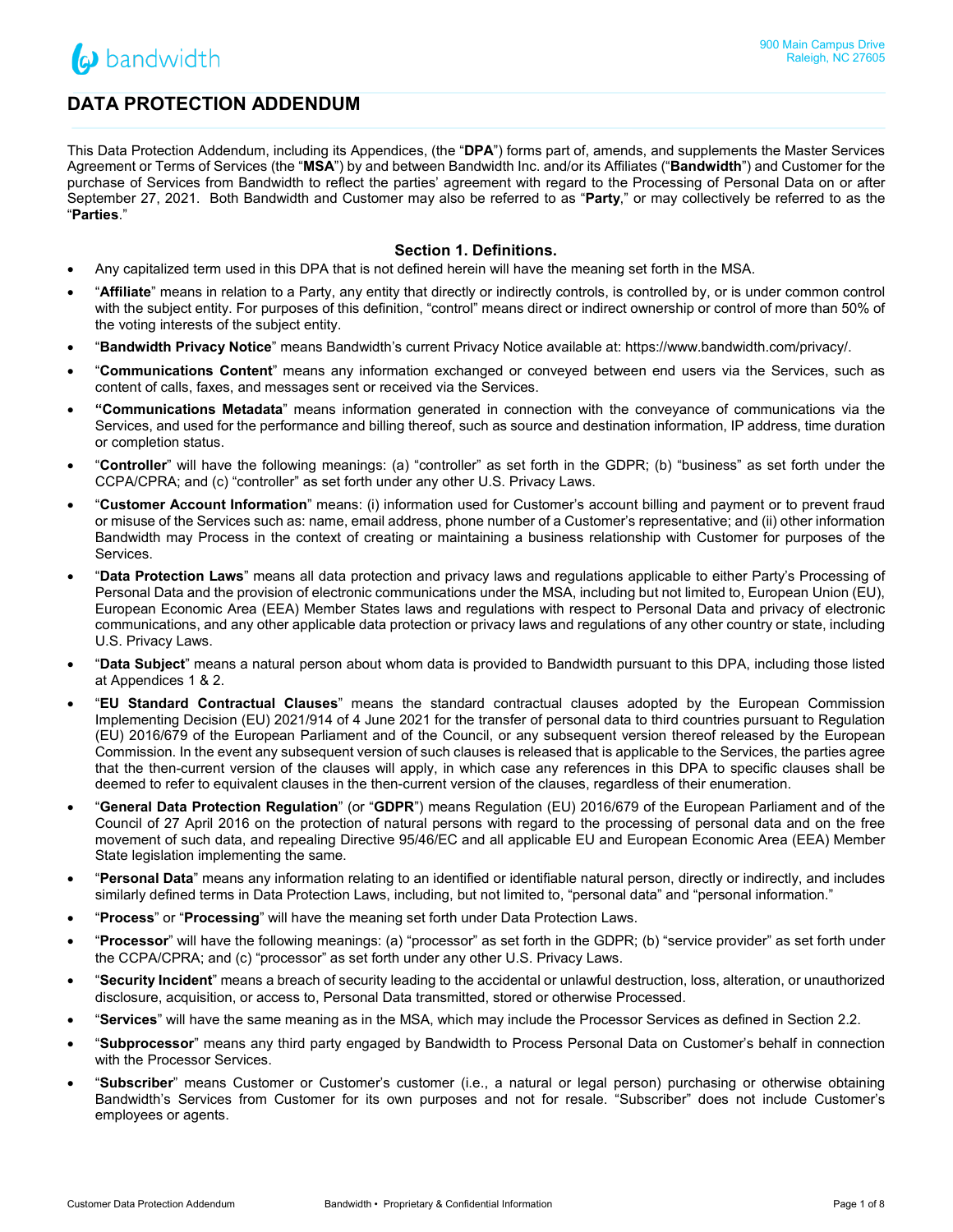- "**Subscriber Data**" means any identifying information about Subscribers that Bandwidth may collect from Customer to comply with local regulatory requirements or provision of Services, such as name, birth date, physical address, nationality, identification card of the appointed representative of Subscriber.
- "**Supervisory Authority**" will have the following meanings: (a) Supervisory Authority as set forth under the GDPR; and (b) a state regulatory agency with authority to enforce U.S. Privacy Laws.
- "**U.S. Privacy Laws**" means all U.S. laws, rules, regulations, directives, and government requirements and guidance, federal or state, currently in effect and as they become effective relating in any way to privacy, confidentiality, security or consumer protection that are applicable to Personal Data. U.S. Privacy Laws includes, but is not limited to, the California Consumer Privacy Act (CCPA) as amended by the California Privacy Rights Act (CPRA), Cal. Civ. Code 1798.100 et seq. and any regulations and guidance that may be issued thereunder, the Consumer Data Protection Act, Code of Virginia Title 59.1 Chapter 52 § 59.1-571 et seq., and the Colorado Privacy Act, Colorado Revised Statute Title 6 Article 1 Part 13 § 6-1-1301 et seq.

## **Section 2. Roles of the Parties.**

**2.1 Independent Controller.** In the course of providing Services to Customer, Bandwidth acts as an independent Controller with respect to Personal Data contained in Customer Account Information, Communications Metadata, and Subscriber Data, and in any other instances pursuant to the MSA where Bandwidth acts as a Controller, as determined by applicable Data Protection Laws.

**2.2 Processor.** In limited circumstances, Bandwidth may act as a Processor of Communications Content on behalf of Customer as Controller; for example, where Customer has subscribed to specific add-on Services to enable Processing of Communications Content, and in any other instances pursuant to the MSA where Bandwidth acts as a Processor, as determined by applicable Data Protection Laws ("Processor Services"). To the extent applicable, Customer appoints and authorizes Bandwidth to act as Processor on Customer's behalf, and Bandwidth will process such Communications Content in accordance with Customer's instructions as set forth in Section 4.

## **Section 3. Independent Controllers.**

**3.1 Bandwidth as Independent Controller.** Bandwidth will Process Customer Account Information, Communications Metadata, and Subscriber Data as an independent Controller to provide the Services in accordance with this DPA and in accordance with Data Protection Laws, applicable telecommunications laws and regulations, the MSA, and the Bandwidth Privacy Notice. For example, Bandwidth will Process (i) Communications Metadata to provide, maintain, bill and optimize its Services and to prevent fraud or misuses of the Services and comply with local regulatory requirements; (ii) Customer Account Information for billing and payment, to prevent fraud or misuse of the Services, and to maintain or manage a business relationship with Customer; and (iii) Subscriber Data to comply with local regulatory requirements and provision of the Services (e.g., telephone number assignments, number portability, or provision of emergency services).

**3.2 Customer as Independent Controller.** Customer, as an independent Controller, will (i) collect Subscriber Data that may need to be transmitted to Bandwidth in order for Bandwidth to ensure the provision of Services under the MSA; (ii) ensure that the Processing of Subscriber Data complies with applicable Data Protection Laws, and in particular that prior notice has been provided to the Subscriber with respect to the processing and its purpose(s) and, where required, the Subscriber has given his or her consent unambiguously for the Processing of such data; (iii) maintain the Subscriber Data up-to-date during the provision of the Services, ensuring that Subscriber Data corresponds at all times to the information of the effective Subscriber of a specific number.

**3.3 Data Subjects' Rights.** The Parties agree that, in the event of receiving from a Data Subject a complaint or a request to access their Personal Data that may involve the other Party, the Party receiving such a request will notify the other Party without undue delay, and will provide such cooperation and assistance as may reasonably be required to enable that Party to respond to any such complaint or request in accordance with the provisions of applicable Data Protection Laws.

**3.4 Storage and Deletion.** Bandwidth will store Personal Data Processed in the course of the provision of the Services for so long as it is needed for the provision of the Services and/or for compliance with local regulatory requirements, in accordance with Data Protection Laws and any other applicable laws.

## **Section 4. Processor Obligations - Communications Content.**

**4.1 Bandwidth as Processor.** The terms of this Section 4 apply where Bandwidth provides Processor Services to Customer in relation to Communications Content that constitutes Personal Data (i.e., where Bandwidth acts as Processor and Customer acts as a Controller in the performance of such Processor Services). In such a situation, Bandwidth will process Communications Content only (i) on behalf of Customer; (ii) in accordance with the MSA and/or DPA (including the details of Processing in Appendix 2.B) as necessary to provide the Processor Services to Customer; and (iii) for the purpose of fulfillment of Customer's documented reasonable instructions, where such instructions are consistent with the terms of the MSA. Bandwidth will follow such instructions, unless in Bandwidth's opinion an instruction infringes Data Protection Laws, in which case Bandwidth will inform Customer immediately. Bandwidth will not otherwise access or use Communications Content, except as necessary to maintain or provide the Services in accordance with industry standards or as necessary to comply with applicable law or other binding governmental requirement or order.

**4.2 California Provisions.** For purposes of the CCPA/CPRA, Bandwidth agrees it will not (i) "sell" (as that term is defined in the CCPA/CPRA) Communications Content; (ii) retain, use, or disclose the Communications Content for any purpose other than for the specific purpose of performing functions under the MSA and under this DPA, including retaining, using, or disclosing the Personal Data for a commercial purpose other than performing functions under the MSA and this DPA or retaining the Personal Data subsequent to the termination of the MSA; (iii) retain, use, or disclose the Communications Content outside of the direct business relationship between Bandwidth and Customer; or (iv) on or after January 1, 2023, combine Communications Content received in connection with performing functions under the MSA and under this DPA with Personal Information (as defined under the CPRA) it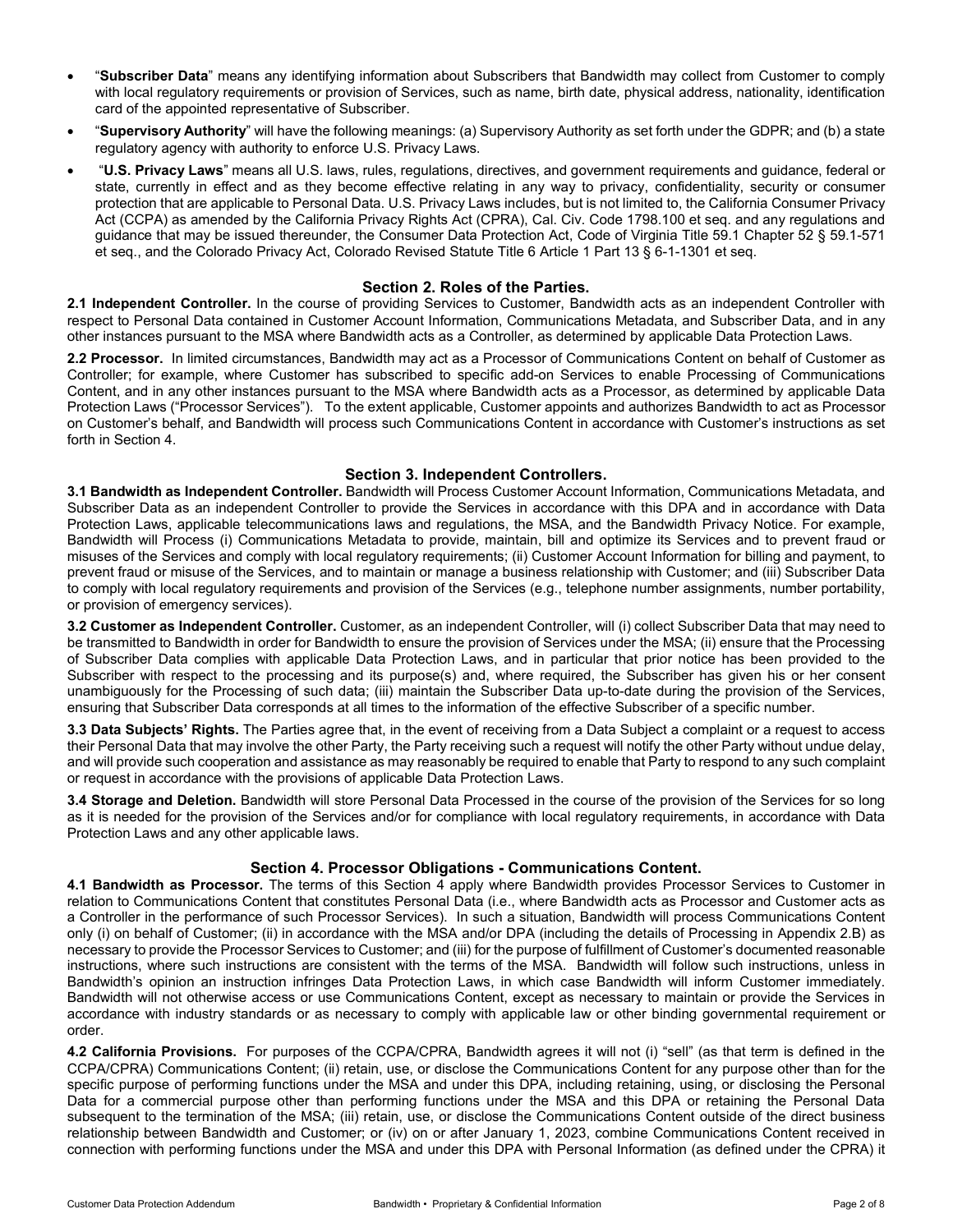receives from another source except to perform Business Purposes (as defined under the CPRA) or as otherwise permitted by U.S. Privacy Laws. Notwithstanding the foregoing, Customer agrees that Bandwidth may, if otherwise permitted by U.S. Privacy Laws and subject to Bandwidth's confidentiality obligations hereunder, Process Personal Data as permitted in California Code of Regulations (C.C.R.) 999.314(c), retain Personal Data to the extent required by applicable law, and perform other Processing functions as permitted in regulations promulgated pursuant to U.S. Privacy Laws. Bandwidth hereby certifies that it understands the restrictions set forth in this Section and will comply with them.

**4.3 Subprocessors.** Customer authorizes Bandwidth to engage third-party Subprocessors in connection with the performance of the Processor Services, provided that: (i) upon Customer's request submitted to privacy@bandwidth.com, Bandwidth will make available to Customer the current list of Subprocessors it has engaged for the Processor Services; (ii) Bandwidth has entered into a written agreement with each Subprocessor containing data protection obligations not less protective than those set forth in this DPA with respect to Communications Content to the extent it qualifies as Personal Data and as applicable to the nature of the Processor Services provided by such Subprocessor; (iii) Bandwidth remains liable for Subprocessor's compliance with the obligations in this DPA; and (iv) Bandwidth will provide email notice to Customer prior to Bandwidth's appointment of a new Subprocessor and Customer may object to such appointment, provided such objection is submitted to Bandwidth in writing within ten (10) business days after receipt of Bandwidth's email notice and is based on reasonable grounds relating to data protection and privacy. In the event of such objection by Customer, the Parties will discuss will discuss commercially reasonable alternative solutions in good faith. If the Parties cannot promptly reach resolution and Bandwidth elects to appoint the Subprocessor, Customer may suspend or terminate the MSA as its sole and exclusive remedy. Customer is responsible for all fees, charges, or taxes incurred by Customer prior to suspension or termination.

**4.4 Assistance with Data Subjects' Requests.** Bandwidth will provide reasonable assistance to Customer to comply with Data Protection Laws, including reasonable assistance related to Data Subject Requests in connection with the Processor Services. Bandwidth will, to the extent legally permitted, notify Customer if Bandwidth receives a request from a Data Subject in connection with the Processor Services that (i) identifies Customer, (ii) relates to Personal Data, and (iii) seeks to exercise the Data Subject's rights (each a "**Data Subject Request**"). Notwithstanding the foregoing, Customer acknowledges and agrees that Bandwidth may not have the ability to match Communications Content and/or Communications Metadata with a Data Subject name, in which case, Bandwidth will inform Customer or the Data Subject, as appropriate, accordingly. In such a case, Customer agrees that Bandwidth is not in a position to identify the Data Subject, and therefore Bandwidth is exempt from fulfilling its obligation to provide further assistance to Customer with respect to the Data Subject Request. If at any time Bandwidth can no longer meet its obligations under Data Protection Laws, it will provide Customer notice thereof.

**4.5 Assistance with Data Protection Impact Assessments.** Where appropriate in its discretion Bandwidth will provide reasonable assistance and necessary information to Customer, at Customer's expense, in the preparation of Customer's data protection impact assessments and, where necessary, carrying out consultations with any Supervisory Authority that may be required in accordance with Data Protection Laws.

**4.6 Deletion.** Following termination or expiration of the MSA, Bandwidth will delete any Personal Data (if any is in its possession) Processed in connection with the Processor Services and for which Customer serves as a Controller. Notwithstanding anything in this Section, Bandwidth will retain Communications Content or any portion of it required by applicable law.

### **Section 5. Audits.**

**5.1 Reports.** Bandwidth uses external auditors to verify the adequacy of its security measures with respect to its processing of Personal Data. Such audits are conducted at least annually, are performed at Bandwidth's expense by independent third-party security professionals at Bandwidth's selection, and result in the generation of a confidential audit report ("**Report**"). Bandwidth will provide a list of Bandwidth's relevant certifications and/or standards to Customer promptly upon Customer's request to privacy@bandwidth.com. Upon Customer's written request at reasonable intervals, and subject to reasonable confidentiality controls, Bandwidth will make available to Customer a copy of Bandwidth's most recent Report.

**5.2 Audits.** If the Report does not provide, in Customer's reasonable judgment, sufficient information to confirm Bandwidth's compliance with the terms of this DPA, then Customer or an accredited third-party audit firm agreed to by both Customer and Bandwidth (or, with respect to Bandwidth's role as Processor, a third party mandated by Customer as Controller in accordance with Article 28 of the GDPR) may audit Bandwidth's compliance with the terms of this DPA during regular business hours, with reasonable advance notice to Bandwidth, and subject to reasonable confidentiality procedures. Customer is responsible for all costs and fees related to such audit, including all reasonable costs and fees for any and all time Bandwidth expends on any such audit, in addition to the rates for services performed by Bandwidth. Before the commencement of any such audit, Customer and Bandwidth will mutually agree upon the scope, timing, and duration of the audit. Customer will promptly notify Bandwidth with information regarding any noncompliance discovered during the course of the audit. Customer may not audit Bandwidth more than once annually.

## **Section 6. Security and Confidentiality.**

**6.1 Security Measures.** Bandwidth will maintain appropriate technical and organizational measures to protect the security, confidentiality, and integrity of Personal Data Processed in the course of the provision of the Services from a Security Incident. At a minimum, Bandwidth will provide at least the same level of privacy protection as required by Data Protection Laws and will ensure the security measures specified in **Appendix 3** (the "**Security Measures**"). Customer has assessed the Security Measures and agrees that the Security Measures provide an appropriate level of security for the Personal Data, taking into account the risks presented by the Processing. Bandwidth may, from time to time, modify the Security Measures, provided, however, that the Security Measures as modified will not reduce the level of protection provided for Personal Data.

**6.2 Security Incidents.** In the event of a Security Incident concerning Personal Data Processed by either Party as a independent Controller, the Party experiencing the Security Incident will be solely responsible for taking appropriate measures to address the Security Incident, including measures to mitigate its possible adverse effects.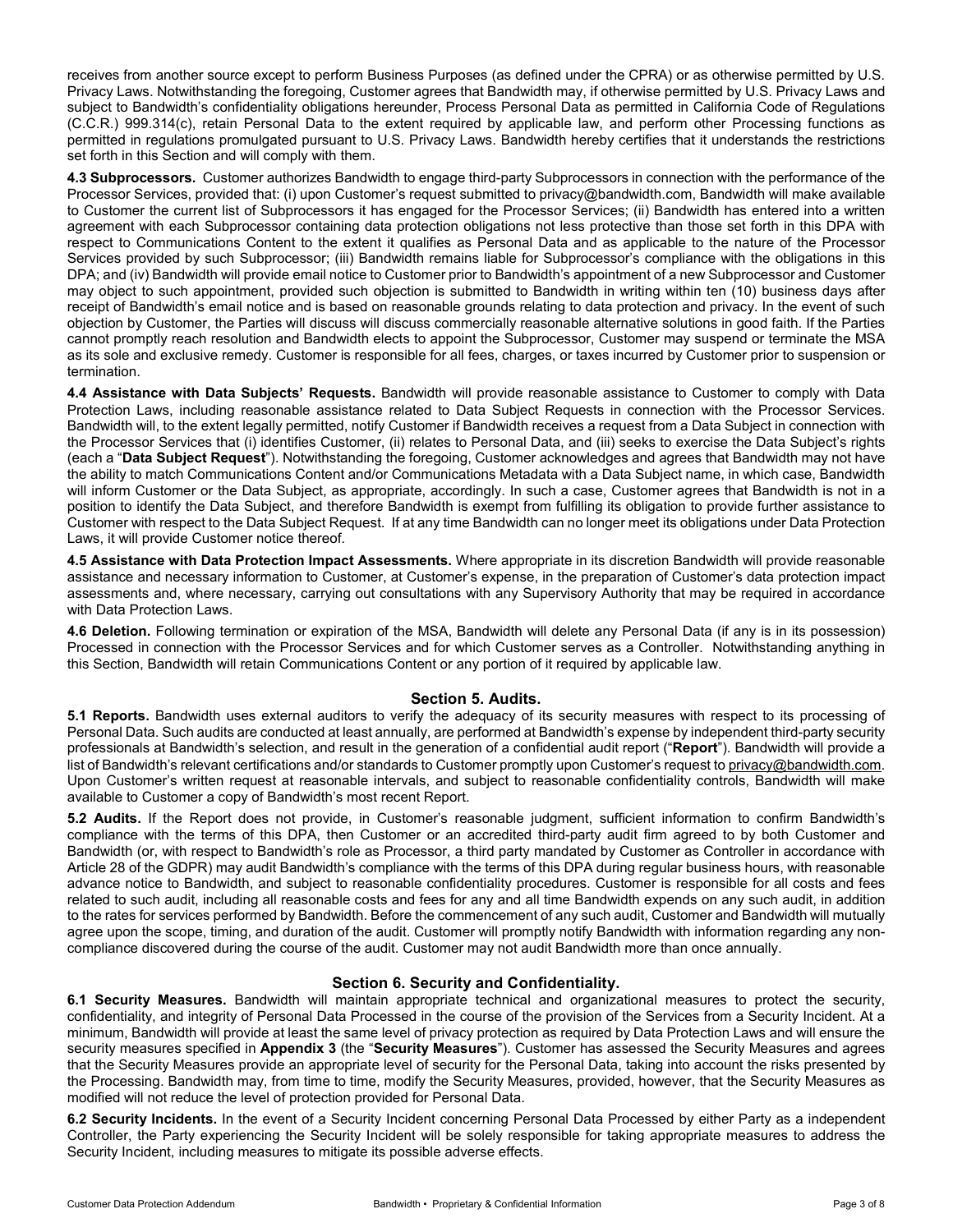If Bandwidth becomes aware of a confirmed Security Incident containing the Personal Data of Data Subjects, for categories of data for which Bandwidth acts a Processor, Bandwidth will notify Customer of the Security Incident promptly after becoming aware, via [security@bandwidth.com](mailto:security@bandwidth.com) and will provide commercially reasonable support to Customer in the context of its obligations according to applicable Data Protection Laws and to the extent it is within Bandwidth's control. Except as required by Data Protection Laws, the obligations herein will not apply to incidents that are caused by Customer. Bandwidth's notification of or response to a Security Incident will not be construed as an acknowledgement by Bandwidth of any fault or liability with respect to the Security Incident.

**6.3 Confidentiality.** Bandwidth will take reasonable steps to ensure that its personnel who have access to the Personal Data (i) are informed of the confidential nature of such information, have received appropriate training on their responsibilities, and have executed written confidentiality agreements; (ii) will protect such data in accordance with Bandwidth's confidentiality obligations under the MSA and / or applicable Data Protection Laws and (iii) are obliged to keep Personal Data confidential.

## **Section 7. International Data Transfers.**

Customer acknowledges that Bandwidth's primary processing facilities are located in the United States and Belgium, as well as in other countries outside the EEA and Switzerland. If Personal Data is transferred under this DPA from the EEA or Switzerland to countries that do not ensure an adequate level of data protection under applicable Data Protection Laws of the foregoing territories, the Parties agree to abide by and Process Personal Data as follows: (i) with regard to Personal Data for which Customer acts as a Controller, and Bandwidth as an independent Controller, in compliance with Module 1: Transfer Controller to Controller of the EU Standard Contractual Clauses ("**C2C Clauses**") and (ii) with regard to Personal Data for which Customer Acts as Controller, and Bandwidth as a Processor, in compliance with Module 2: Transfer Controller to Processor of the EU Standard Contractual Clauses ("**C2P Clauses**"), which the Parties hereby incorporate by reference into this DPA together as the "Clauses," as supplemented by the points below:

- **Data exporter and data importer.** For the sake of clarity, the Clauses apply to Customer who, for the purposes of the Clauses, acts as 'data exporter' and Bandwidth, and each of its Affiliates based outside the EEA, the UK and Switzerland, for the purposes of the Clauses, may act as 'data importer' under this DPA.
- **Docking Clause.** Clause 7 of the Clauses, the 'Docking Clause Optional,' shall be deemed incorporated.
- **General Written Authorization.** In clause 9 of the C2P Clauses, the Parties choose Option 2 (General Written Authorization), which shall be enforced in accordance with Section 4.4 of this DPA.
- **Optional wording in Clause 11** *Redress***.** The optional wording in clause 11 of the Clauses shall not be deemed incorporated.
- **Governing laws.** In clause 17 of the Clauses, the Parties agree that the Clauses shall be governed by the laws of Belgium.
- **Courts.** In clause 18 of the Clauses, the Parties agree that any dispute arising from the Clauses shall be resolved by the French Courts of Tribunal Belgium.
- **Annexes.** Annex I.A, I.B and I.C of the Clauses shall be deemed completed with the information set out in Appendix 1 (for C2C) and Appendix 2 (for C2P). Annex II of the Clauses shall be deemed completed with the information set out in Appendix 3.
- **Prevalence of the Clauses.** Nothing in this DPA or in the MSA is intended by the Parties to be construed as prevailing over the Clauses.

### **Section 8. Limitation of Liability.**

The total liability of each Party (and their respective employees, directors, officers, affiliates, successors, and assigns) to the other, arising out of or related to this DPA, whether in contract, tort, or other theory of liability, will not, when taken together in the aggregate, exceed the limitation of liability set forth in the MSA. This section is not intended to modify or limit the parties' joint and several liability for Data Subject claims under GDPR Article 82 or the right of contribution under GDPR Article 82. Further, this section is not intended to limit either party's responsibility to pay penalties imposed on that party by a regulatory authority for that party's violation of applicable Data Protection Laws.

### **Section 9. Term.**

This term of this DPA will be coextensive with the term of the MSA. Each Party's obligations under this DPA will terminate upon expiration or termination of the MSA, unless otherwise mandated under applicable law, otherwise agreed by the Parties in writing, or otherwise provided in the EU Standard Contractual Clauses.

#### **Section 10. Miscellaneous.**

This DPA supersedes and replaces any existing data processing addendum that the Parties may have previously entered into in connection with the Services and all prior and contemporaneous agreements, oral and written, regarding the subject matter of this DPA between Bandwidth and Customer. The Customer explicitly acknowledges and agrees that Bandwidth may update this DPA from time to time in case required as a result of (i) changes in applicable Data Protection Laws; (ii) the release of new Services and/or features thereof or material changes thereto; (iii) a merger, acquisition, or other similar transaction; provided that Bandwidth will provide at least thirty (30) days prior written notice at the email address associated with the Customer's account. Except as provided by this DPA, the Agreement remains unchanged and in full force and effect. If there is any conflict between this DPA and the MSA regarding the parties' respective privacy and security obligations, this DPA will control. This DPA will be governed by and construed in accordance with governing law and jurisdiction provisions in the MSA, except where otherwise indicated by the EU Standard Contractual clauses or applicable Data Protection Laws.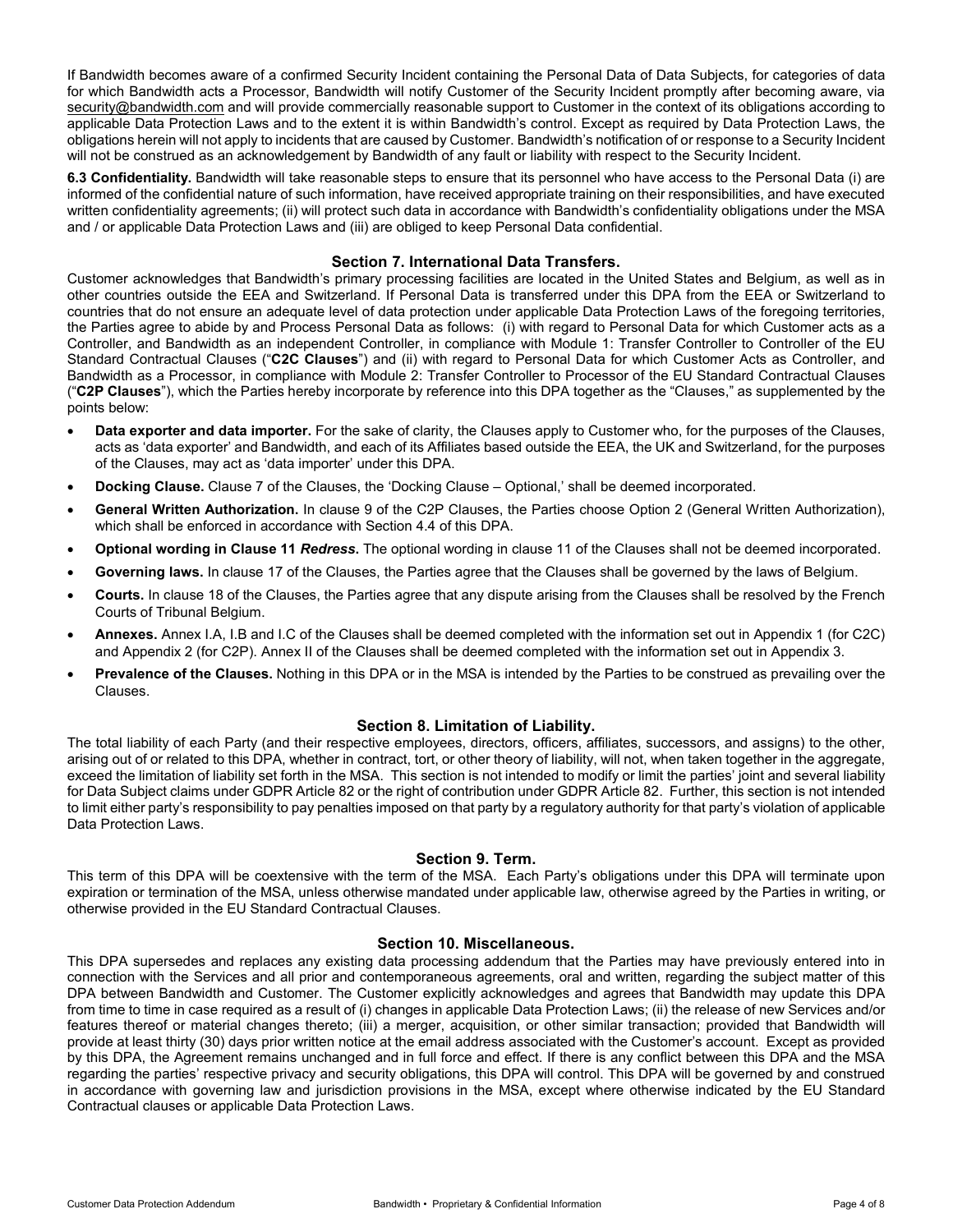**List of Appendices:** Appendix 1 – Appendix to C2C Clauses Appendix 2 to C2P Clauses Appendix 3 Security Measures

*(The remainder of this page is intentionally left blank.)*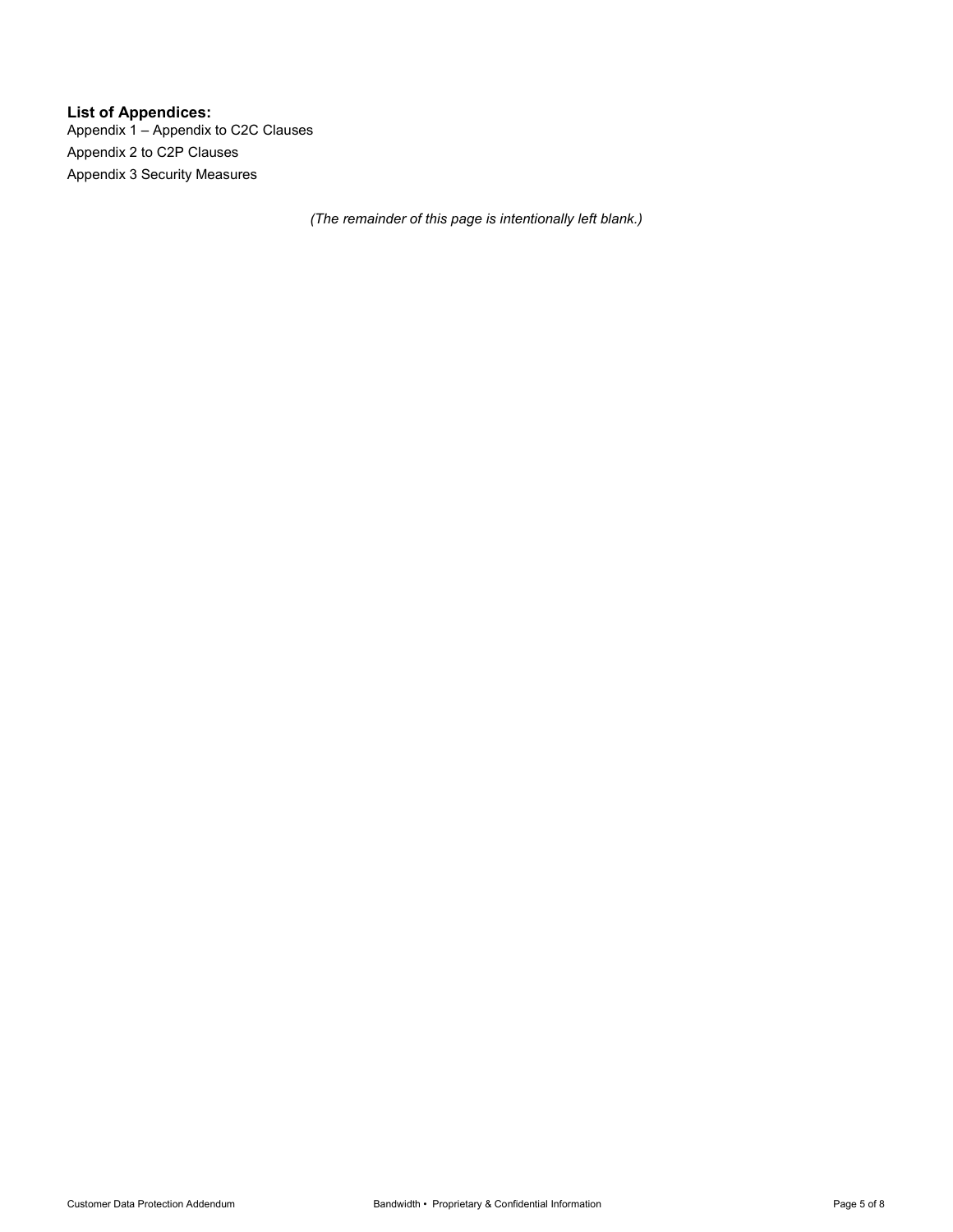## **Appendix 1**

## **Bandwidth Acting as a Controller: Details of the Processing for C2C Clauses**

### **A. List of Parties**

The data exporter is Customer, acting as Controller. The data importer is Bandwidth and/or its Affiliates, acting as Controller.

## **B. Description of Transfer**

Categories of Data Subjects:

- Customer's commercial contacts and representatives
- Customer's Subscribers (not including Customer's employees or agents)
- Calling and called parties (related to Communications Metadata)

Categories of Personal Data:

- Customer Account Information, such as name, email address, phone number
- Subscriber Data, such as name, email address, physical address, phone number andwhen required by law for the provision of Services and pursuant to the MSA, additional categories of Personal Data such as birth date, physical address, nationality, and/or identification card of Subscriber
- Communications Metadata
- Any other category of Personal Data that the Parties may agree to collect and Process for the purpose of Bandwidth providing the Services

Sensitive Data (if applicable):

N/A

Nature of the Processing:

Among others, consultation, verification, generation, storage.

### Purposes of the Transfer:

The Personal Data transferred will be subject to the following Processing activities:

- Performance of electronic communications Services under the MSA, which includes, but is not limited to: generation and storage of call data records, the exchange of commercial communications between Bandwidth and Customer, billing and payment, Customer administration, provisioning, verification of Customer identity and solvency, maintenance, support, fraud detection and prevention, or sales purposes;
- Compliance with applicable local laws and regulations (including but not limited to Data Protection Laws and telecommunications laws).

Frequency of the Transfer (e.g., whether the data is transferred on a one-off or continuous basis):

The transfers will be made on a continuous basis.

Period for which the Personal Data will be Processed and Retained: For the duration of the MSA and subject to Section 3.4 of this DPA.

For transfers to Subprocessors, also specify subject matter, nature, and duration of the processing: The transfers to Subprocessor will concern the provision of the Services.

### **C. Competent Supervisory Authority**

The EU country where Customer is based. If Customer is not based in the EU but is subject to the GDPR, the country of competent supervisory authority will be Belgium.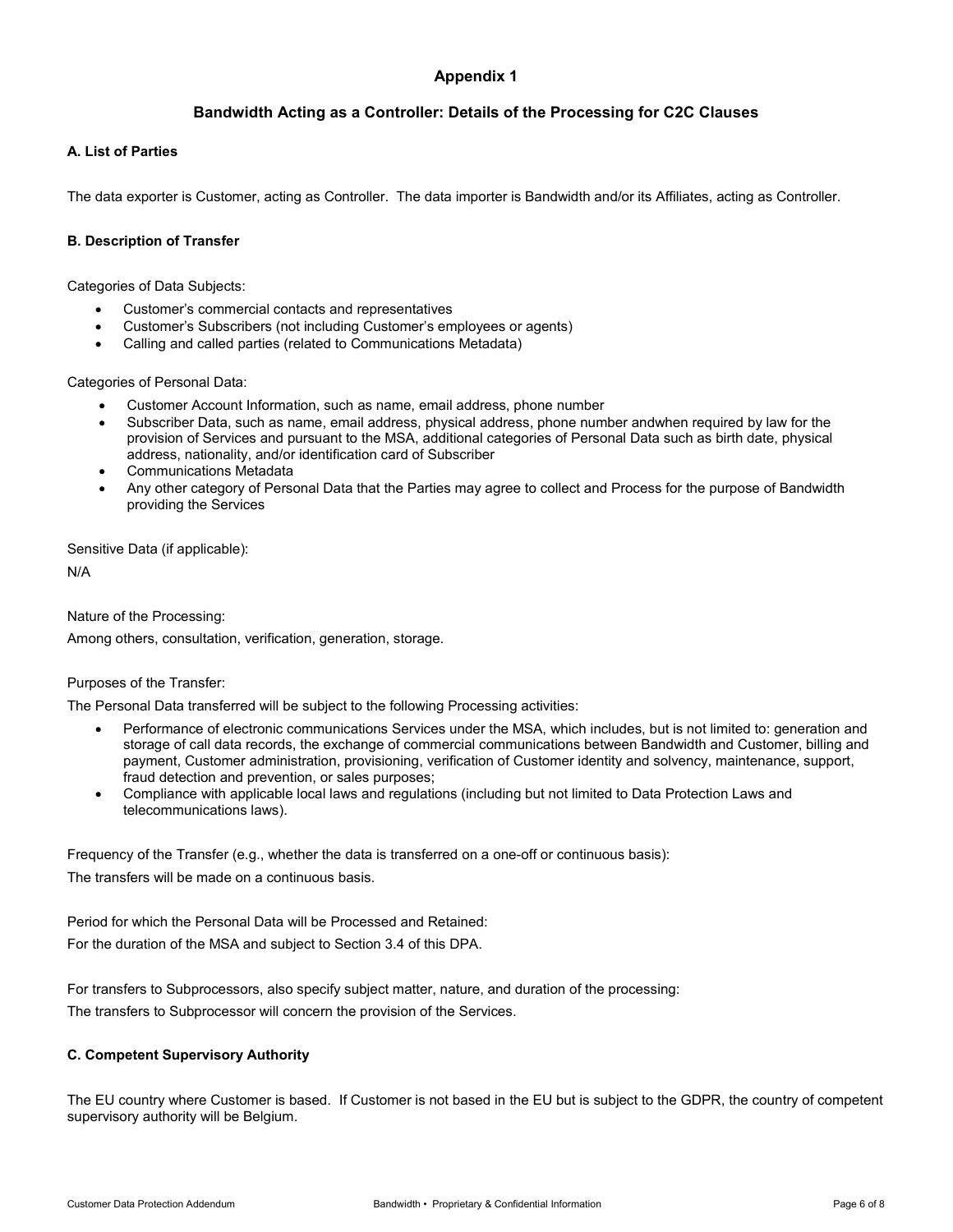## **Appendix 2**

## **Bandwidth Acting as a Processor: Details of the Processing for C2P Clauses**

### **A. List of Parties**

The data exporter is Customer, acting as Controller. The data importer is Bandwidth and/or its Affiliates, acting as Processor.

## **B. Description of Transfer**

Categories of Data Subjects:

• Calling and called parties who send or receive communications via the Processor Services

Categories of Personal Data:

- Communications Content, to the extent it qualifies as Personal Data
- Any other category of personal Data that the Parties may agree to collect and Process for the purpose of Bandwidth providing the Services

### Sensitive Data (if applicable):

Bandwidth does not intentionally collect or process any special categories of data in the provision of its products and/or services. However, special categories of data may from time to time be inadvertently processed by Bandwidth where the Customer or its Subscribers or end users choose to include this type of data in the communications it transmits using the Services.

Nature of the Processing:

Among others, consultation, verification, generation, storage.

### Purposes of the Transfer:

The Personal Data transferred will be subject to the following Processing activities:

Bandwidth's provision of the Processor Services pursuant to the MSA, including troubleshooting, quality monitoring, recording, storage, and analysis on behalf of Customer, as applicable; and (ii) compliance with applicable local laws (including but not limited to Data Protection Laws and telecommunications law and regulations).

Frequency of the Transfer (e.g., whether the data is transferred on a one-off or continuous basis): Transfers will be made on a continuous basis.

Period for which the Personal Data will be Processed and Retained: For the duration of the MSA and subject to Section 4.6 of this DPA.

For transfers to Subprocessors, also specify subject matter, nature, and duration of the processing: The transfers to Subprocessors will concern the provision of the Processor Services.

### **C. Competent Supervisory Authority**

The EU country where Customer is based. If Customer is not based in the EU but is subject to the GDPR, the country of competent supervisory authority will be Belgium.